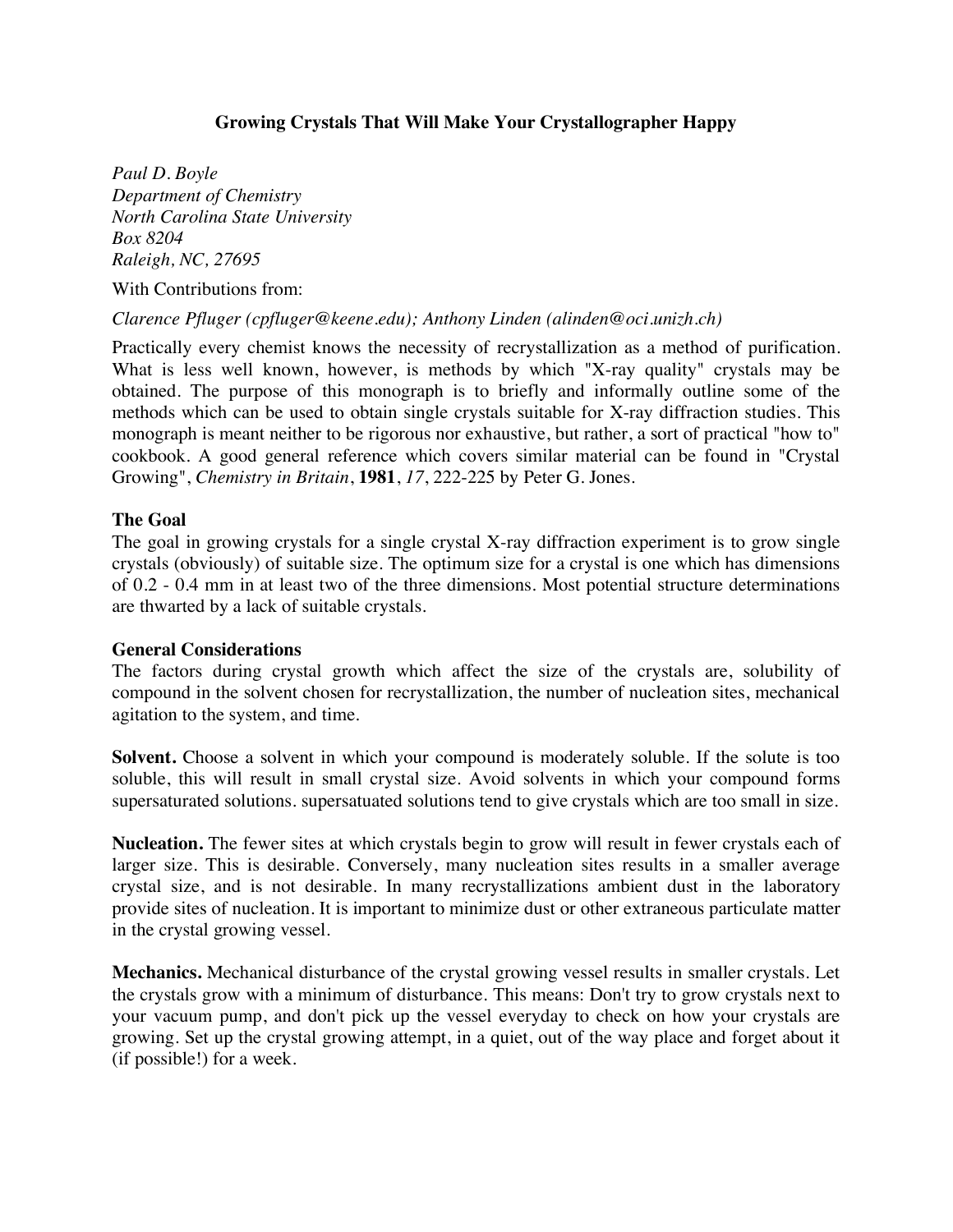**Time.** This is related to mechanics. Crystals fully recognize that patience is a virtue and will reward those who practice it.

## **Techniques**

Crystal growing is an art, and there are as many variations to the basic crystal growing recipes as there are crystallographers. The recipes given below are ones which I have either tried or I have read about and sound reasonable. The techniques chosen will largely depend on the chemical properties of the compound of interest: Is the compound air sensitive, moisture sensitive? Is it hygroscopic? etc. etc.

**Slow Evaporation.** This is the simplest way to grow crystals and works best for compounds which are not sensitive to ambient conditions in the laboratory. Prepare a solution of the compound in a suitable solvent. The solution should be saturated or nearly saturated. Transfer the solution to a **CLEAN** crystal growing dish and cover. The covering for the container should not be air tight. Aluminium foil with some holes poked in it works well, or a flat piece of glass with microscope slides used as a spacer also will do the trick. Place the container in a quiet out of the way place and let it evaporate. This method works best where there is enough material to saturate at least a few milliliters of solvent.

**Slow Cooling.** This is good for solute-solvent systems which are less than moderately soluble and the solvent's boiling point is less than 100 deg C. Prepare a saturated solution of the compound where is the solvent is heated to just it's boiling point or a just below it. Transfer the solution to a **CLEAN** large test tube and stopper. Transfer the test tube to a Dewar flask in which hot water (heated to a temperature of a couple of degrees below the solvent boiling point). The water level should exceed the solvent level in the test tube, but should not exceed the height of the test tube. Stopper the Dewar flask with a cork stopper and let the vessel sit for a week. A more elaborate version of this involves a thermostated oven rather than a Dewar flask.

**Variations on Slow Evaporation and Slow Cooling.** If the above two techniques do yield suitable crystals from single solvent systems, one may expand these techniques to binary or tertiary solvent systems. The basic rationale for this is by varying the solvent composition one may inhibit growth of certain crystal faces and promote the growth of other faces, yielding crystals of suitable morphology and size. If you choose this route for growing crystals, it absolutely necessary to record the solvent composition you use! If crystal growing is an art, growing crystals from binary or tertiary solvent mixtures is that much more imprecise. Remember reproducibility is paramount in science.

**Vapour Diffusion.** (excerpted and paraphrased from Stout and Jensen p. 65). This method is good for milligram amounts of material. A solution of the substance is prepared using solvent S1 and placed in test tube T. A second solvent, S2, is placed in a closed beaker, B. S2 is chosen such that when mixed with S1 the solute will become less soluble. The test tube containing S1 is then placed in the beaker and the beaker is sealed. Slow diffusion of S2 into T and S1 out of T will cause crystals to form. If S2 is more volatile than S1 the solvent level will increase and prevent microcrystalline crusts from forming on the sides of T.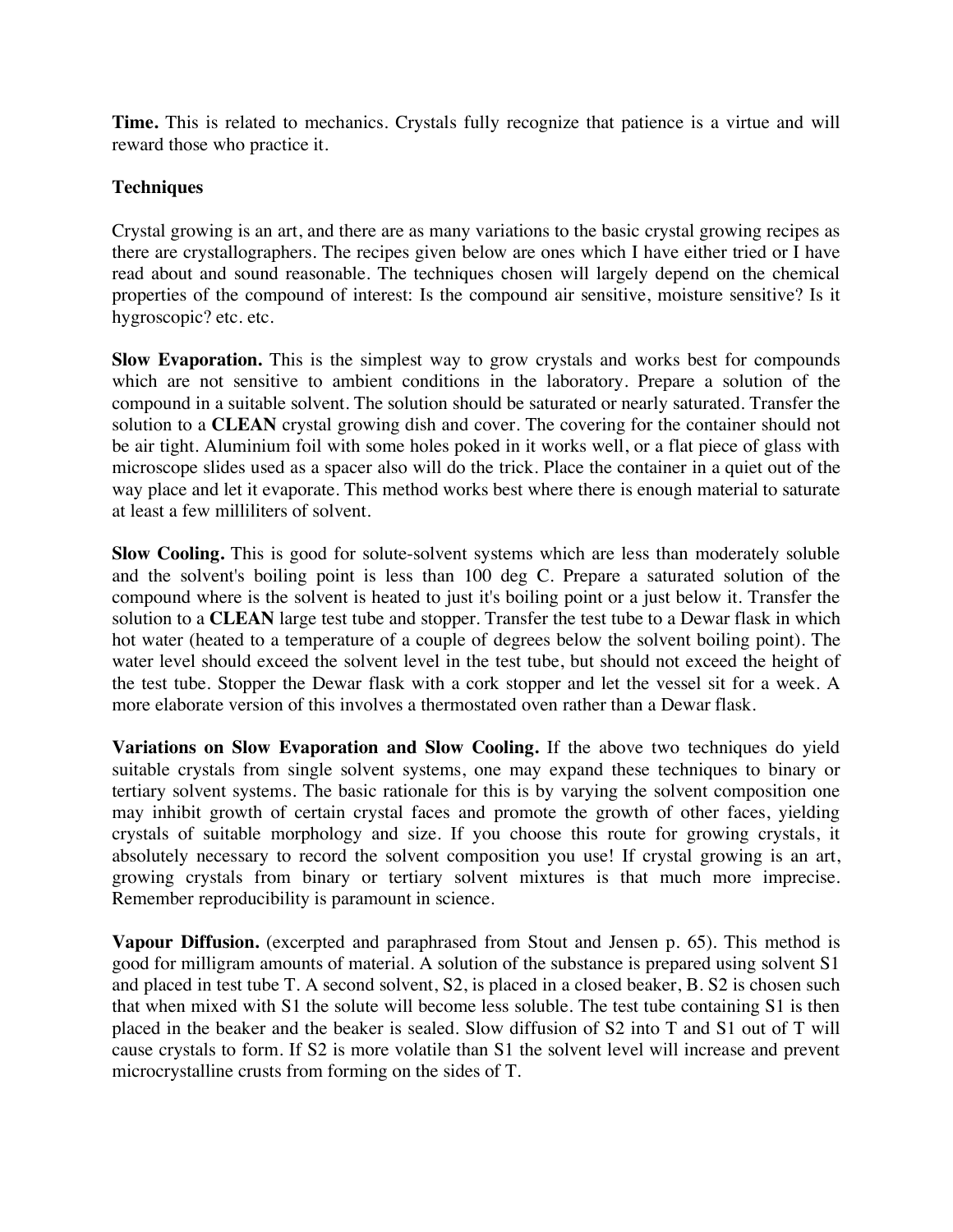**Solvent Diffusion (Layering Technique).** This method also is good for milligram amounts of materials which are sensitive to ambient laboratory conditions (air, moisture). Dissolve the solute in S1 and place in a test tube. **Slowly** dribble S2 into the tube so that S1 and S2 form discreet layers. This will only be successful if 1) The density of  $S2 < S1$  and 2) Care is exercised in creating the solvent layer. I have found that a syringe is the best way to add the second solvent. The narrower the tube , the easier it is to build up the layer. Five millimeter NMR tubes are excellent vessels to use for this crystal growing technique. CH2Cl2/Et2O is a good solvent combination to try this method (if your compound is insoluble in ether).

**Reactant diffusion.** This similar to the other diffusion methods except that solutions of the reactants are allowed to diffuse into one another. If the product of the reaction is insoluble, crystals of the product will form where the reactants mix. There is mention in the literature of this technique being used with diffusion in silica gels (see *Acta. Cryst.* **19**, 483, **(1965)**).

**Sublimation.** The most important factor here is rate of sublimation. To get good sized crystals, the sublimation should be done slowly.

**Convection.** One may attempt to grow crystals by convection by creating a thermal gradient in the crystal growing vessel. The idea behind this method is that the solution becomes more saturated in the warm part of the vessel and is transferred to the cooler region where nucleation and crystal growth occur. To create the convection one may use either local heating or local cooling. The velocity of the convection current is proportional to the thermal gradient across the vessel. Care must be taken to not make the gradient too large, or the convection will be too rapid and inhibit crystal growth.

To use local cooling, simply take a flat bottomed crystal growing dish (similar to what one would use for slow evaporation) and place one side of it against the heat sink. Normally, simply placing the vessel against a cold outside window will suffice. Notice that the heat sink needs to be against the side of the vessel. Laying the vessel on a cool surface will not induce convection.

A Thiele tube with a resistive heater attached to it makes a good apparatus to grow crystals by local heating convection. This method was contributed by Professor Clarence Pfluger (*cpfluger@keene.edu*) He writes,

First, use a solvent in which the solute has limited solubility at room or perhaps somewhat below room temperature, but of course increased solubility at elevated temperature. The Thiele tube is filled with this solvent and a small container with the compound in question is hung in the large part of the tube, slightly below the top "entrance" of the smaller 'side' tube. Wrap a section of the bottom of the small tube with nichrome wire to make a heating element (adjustable, using a Variac or such). When the bottom part of the smaller tube is heated, the solvent will begin to circulate, delivering heated solvent to the container with the compound which slowly builds up the solute concentration in the solvent. Since the tube has a temperature gradient ranging from the temperature of the solvent at the heater element to almost room temperature near the bottom of the 'large tube' crystals will grow, if the gods are with you, in this part of the tube. Obviously one can also wrap part of the Thiele tube with small plastic tubing with tap water flowing through it to enhance the temperature gradient, if needed.

Instructions for constructing a similar device may be found in the literature. See *J. Appl. Cryst.*, **1971**, *4*, 333.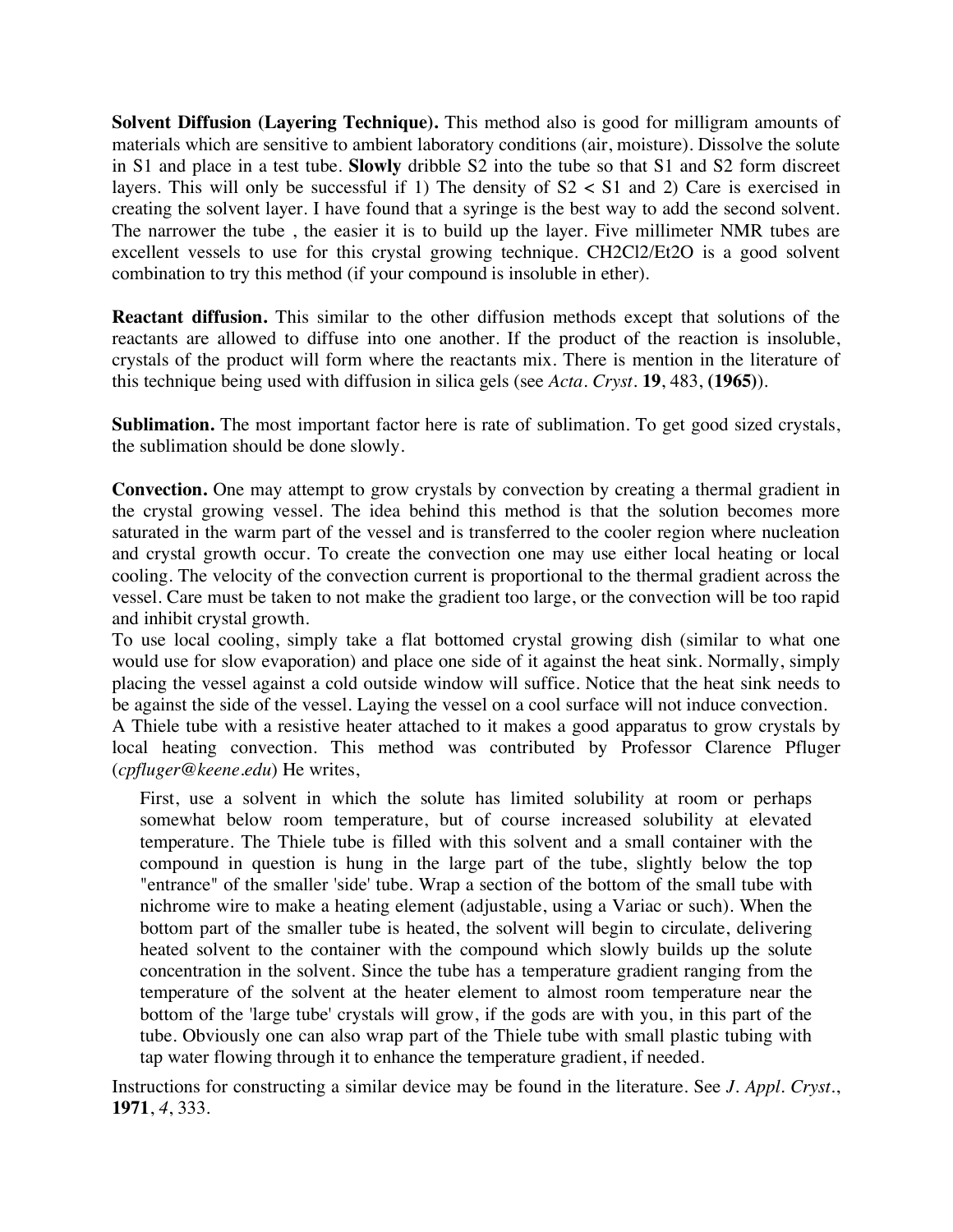**Co-crystallants.** If you are not getting suitable crystals from other crystallization methods, you can try to cocrystallize your compound with a "crystallization aid". In the literature (see *J. Amer. Chem. Soc.* **1988**, *110*, 639- 640) triphenylphosphine oxide (TPPO) has been used as a cocrystallant for organic molecules which are proton donors. Obviously, this method of crystallization is not for all compounds, but for those it is, the results may be rewarding. Essentially this method of crystal growing is the same as slow evaporation except that an equimolar amount of TPPO is added to the solution. I suppose that the other crystallization methods outlined above would also work with this method.

**Counterions.** If your compound is ionic, and is not giving suitable crystals with a given counterion, perform a metathesis reaction to change the counterion. Very often the crystal quality will improve when a different counterion used. Ions of similar size tend to pack together better and subsequently give better crystals. In addition, you might also get more desirable physical properties for your crystal. For example, the sodium salt of your compound might be hygroscopic, but the tetramethyl ammonium salt might not be or at least, less so. When selecting possible counterions, avoid ions which contain large non-rigid groups (like tetrabutyl ammonium). Use ions which have very limited conformational flexibility. A word of warning: *Make sure that whatever ion you use for your metathesis does not react with your ion of interest.*

**Ionization of Neutral Compounds.** Anthony Linden (*alinden@oci.unizh.ch*) suggests that if your compound is neutral and contains proton donor or acceptor groups, better crystals may grown by first protonating or deprotonating (as applicable) your compound. The ionic form of your compound could then take advantage of hydrogen bonding to yield better crystals. This will alter the electronic properties of your compound, but if a general confirmation of the success of a synthesis is what is needed from the structure determination, then this is not a problem.

I hope this compilation of crystal growing techniques proves to be useful. It's generally not possible to predict which method will work best for a given compound; choose the method which sounds appealing to you and try it. You will save yourself a lot of time if you do purification recrystallizations before attempting to grow single crystals of the material. If you are sure your compound is pure and a crystal growing technique is not giving suitable crystals change the solvent or the method. If one system does not yield suitable crystal after a couple of tries it is not going to yield good crystals after the tenth or hundredth time. Be intuitive, imaginative, but above all else stick to the basics - no dust, disturbance and a lot of patience.

#### **References**

*X-ray Structure Determination A Practical Guide*, 2nd edition, George H. Stout and Lyle H. Jensen, John Wiliey & Sons, New York, 1989.

*Fundamentals of Analytical Chemistry*, 3rd. edition, Saunders Golden Sunburst Series, Holt, Rinehart and Winston, Philadelphia, 1976.

*Chemistry and Crystal Growth*, Hulliger, J. *Angew. Chem. Int. Ed. Engl.* (1994) 33, 143-162.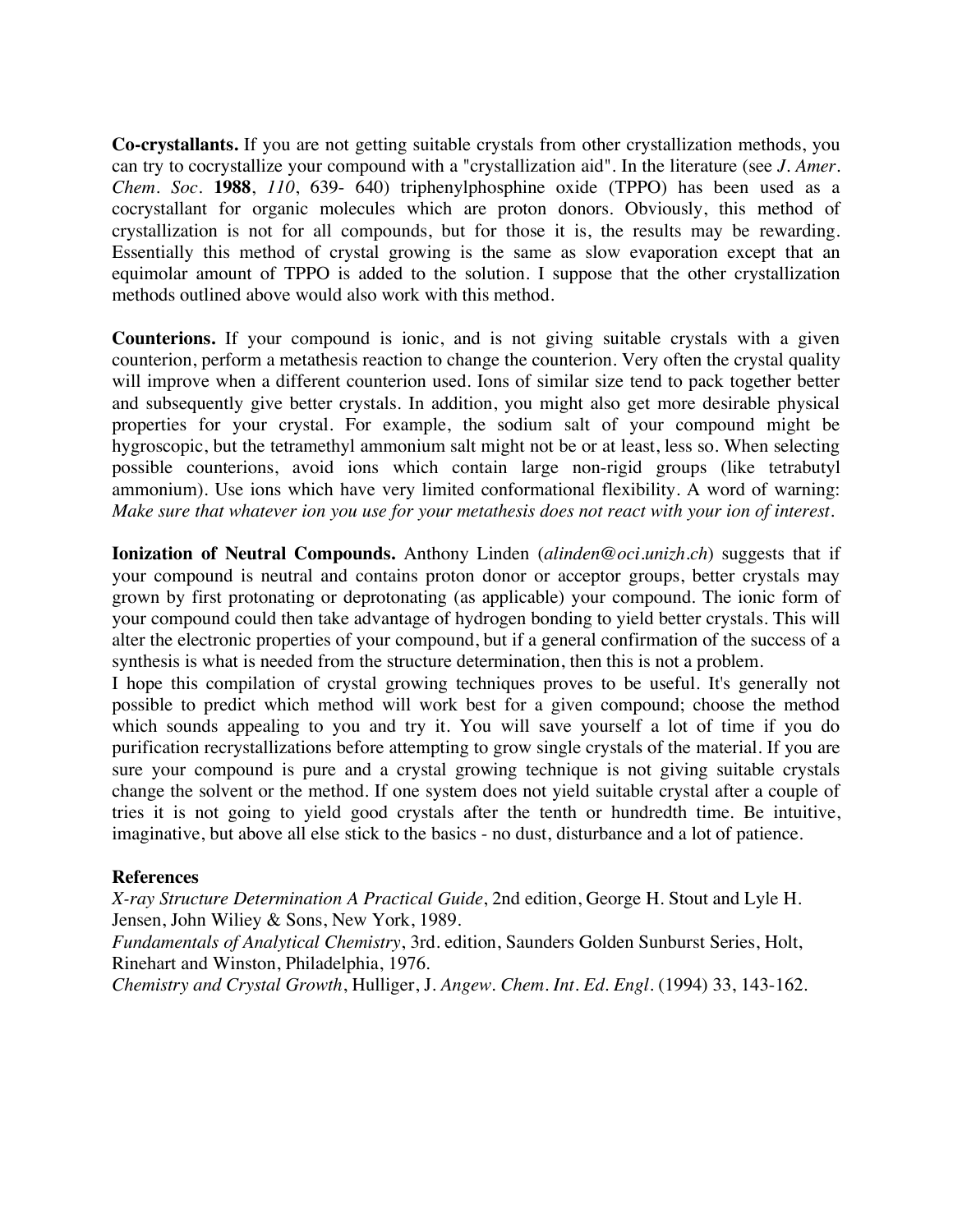# **Crystallization in the laboratory**

Crystallization belongs to the oldest techniques used in chemical laboratories. Nevertheless crystallization is referred to as more of an art than a science. In many cases crystallization is more difficult and less successful than other techniques like distillation or chromatography. Additionally there is often a lack in education about crystallization techniques. Many textbooks don't treat this topic.

As stated in many introductory chemistry textbooks, crystallization should start, if the concentation of a solution is higher than the corresponding solubility product. In fact, crystallization is kinetically hindered. This leads to the metastable condition of supersaturation: The concentration is higher than the solubility product, but crystallization has not yet started. This condition of supersaturation is the optimal condition for crystal growing. In fact it is the only condition for crystal growing: If the concentration is higher, uncontrolled spontanous crystallization sets in; if the concentration is lower, already formed crystals will dissolve.

An often used process in the laboratory is therefore the cooling of the reaction mixture until the state of supersaturation is achieved. But as stated before, crystallization is kinetically hindered and will not start, even if you wait for month. What you need are crystal seeds. The generation of these crystal seeds (nucleation) is the most difficult part of the whole crystallization process.

You can try out one of the following techniques for nucleation:

1. Nucleation is in most cases an endothermic process. Evaporation of the solvent at increased temperatures is therefore a better choice for getting crystal seeds than just cooling down. If the first crystals are visible, the growing of the crystals is thereafter controlled by lowering the temperature (crystal growing is exothermic in most cases).

N.B. Crystallization at higher temperatures can lead to other crystal forms compared to lower tempertures. Sodium sulfate crystallizes as decahydrate when crystallized below 305.53 K and without hydrate water when crystallized above 305.53 K. Calcium carbonate prefers the aragonite and vaterite modifications at higher temperatures and the calcite modification at lower temperatures.

2. The solution is cooled down until (uncontrolled) spontanous crystallization sets in. The solution is then warmed up until nearly all of the crystals are dissolved again. The remaining crystals are allowed to grow by controlled cooling.

N.B.: Unfortunally many chemist are proud of having crystals at all. They don't have the courage to re-dissolve the crystals. They just bring the results of the uncontrolled spontanous crystallization to the crystallographer. The quality of these crystals is very poor and in many cases also the results of the structure determination.

3. Ultrasound often helps to get crystal seeds. Ultrasound is used in cleaning baths, but can also be generated by scratching at the glass of the crystallization vessel.